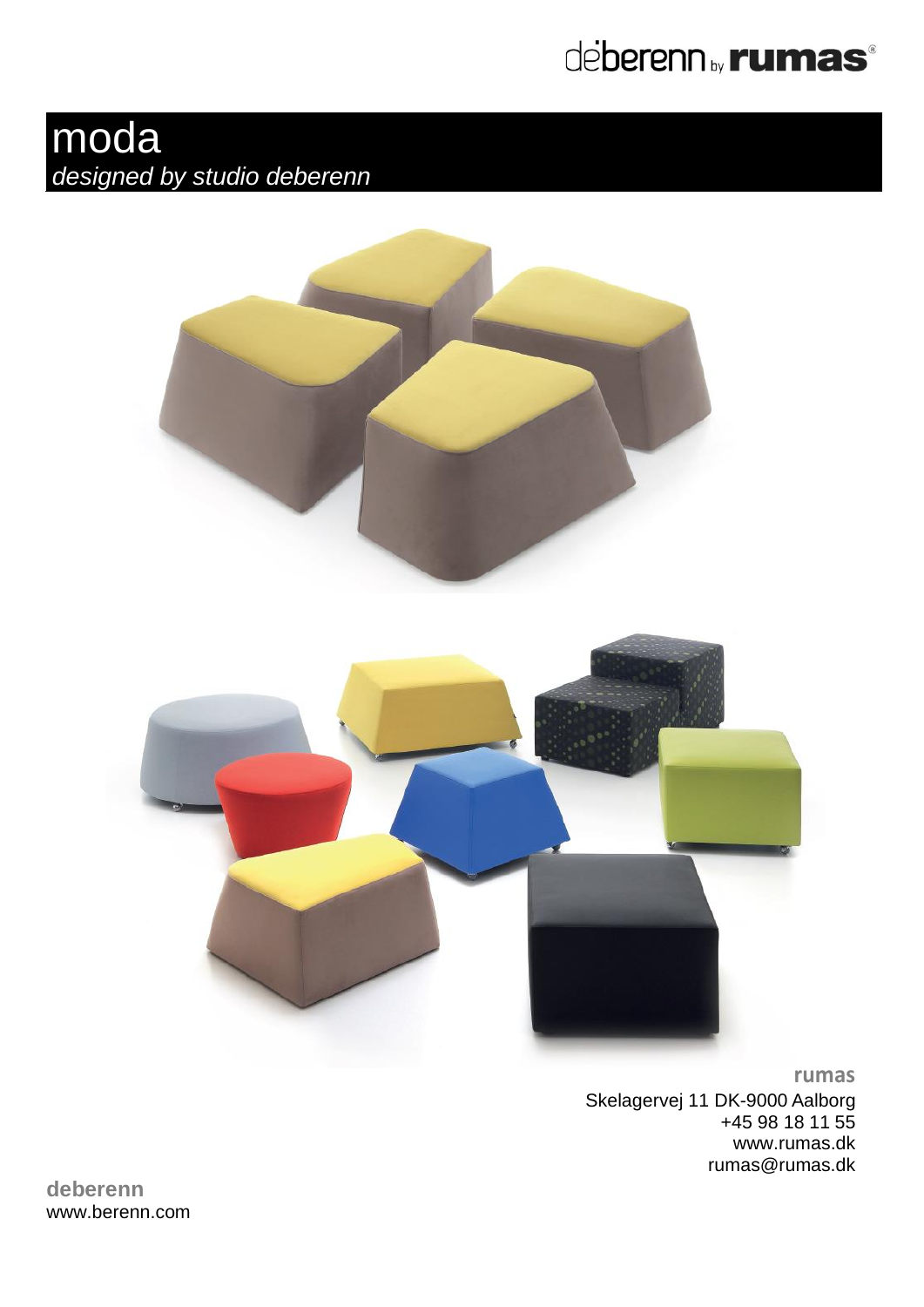### moda *designed by studio deberenn*

A simple invitation to sit down; this object evolves in the middle of a space as playful and simple seating element which distinguishes itself in both color and material. Basic cubic and circular shapes blend with almost any architectural environment. You can therefore use Moda for highly versatile applications. All moda items can be fixed or on castors as per your choice. In addition to the basic round and square shapes, Moda also offers a curved amorphous shape which creates a nice group with 4 identical pieces.

In your environment, you can use 4 pieces as a center piece and when you need you have 4 loose poufs. The vertical and horizontal curves are showing the design character of the Moda curved unit. A design full of dynamism and joy with functionality. Moda, with its pleasant and different geometry, merges with the rest of the architectural elements defining each space.

The variety of modules help to create a versatile sitting environment; are ideal for waiting rooms, lounges, lobbies, and libraries. Moda has been designed for both homes and public spaces. The bicolour fabric combination facilitates adaptability to different ambiences. The surfaces and the various elements of upholstery, the tailoring, the stitching detail on the covers are all combined in this highly expressive piece.

- Elastic bands and lining fabric are aligned onto wooden carcass to prevent foam from cutting into the wood. Seat top is aligned with 35 density 5 cm firm foam while the sides are aligned with 22 density 1 cm grey foam.
- Next, the wooden carcass and backrest carcass are wrapped with synthetic fiber and carefully upholstered with fabric.
- Pouffes are zipper stitched via needle machines for easier upholstery.
- The feet are screwed to the bottom of the pouffes, completing a comfortable seating. The feet can be on castors.